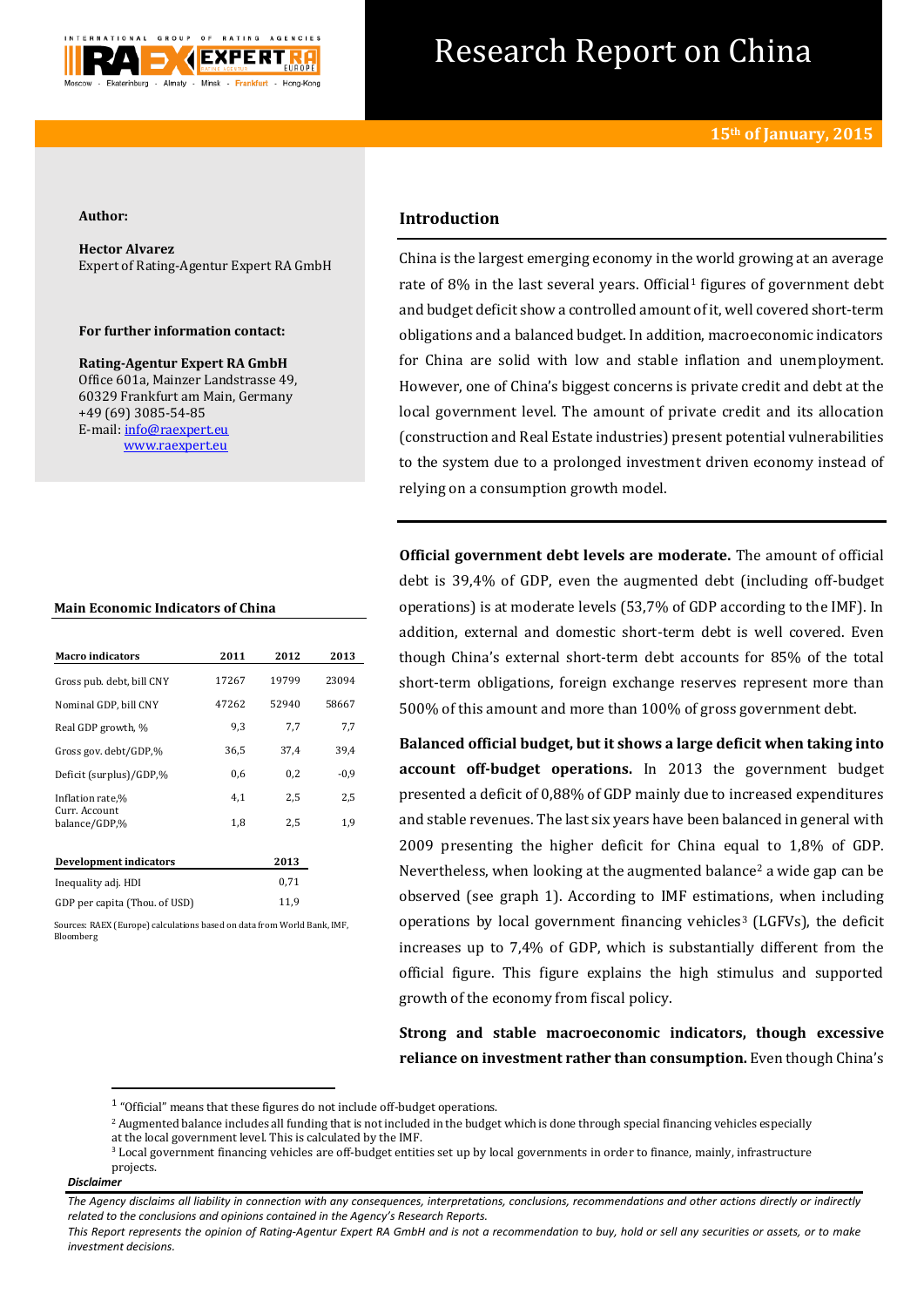

**Graph 1:** Official vs Augmented Fiscal Balance (% of GDP)







Source: RAEX (Europe) calculations based on data from World Bank

GDP growth has been steadily falling in the last years, its growth rate in 2012 and 2013 has remained robust at 7,7%. At the same time, an inflation rate of 2,5% and an unemployment rate of 4,1% summarize the strong macroeconomic environment surrounding the country. However, this growth has relied basically on investment and credit and not by increased consumption (see graph 2); this cannot be sustained forever. Thus, rebalancing from investment to consumption is one of the main targets of the Chinese authorities.

**Monetary policy has been accommodative, however, it seems to be going in the right direction.** Through the control of the exchange rate by targeting it to a basket of other currencies and other directed easing measures, the People's bank of China has maintained a relaxed monetary policy. However, early in 2014, the authorities widened the exchange rate band allowing the market to influence the value of the currency with plans of further liberalizing it (which will also provide support regarding the plans of opening the Capital Account, internationalizing the CYN and making it a reserve currency). At the same time, the government is moving towards a more interest rate based system by planning to establish market interest rates. Furthermore, lending rates are now fully liberalized.

**Diversified and strong stock market, though corporate bond market remains underdeveloped.** The stock market is well developed and diversified in two different exchanges (Shanghai Stock Exchange and the Shenzhen Stock Exchange) which have over 2 700 companies listed combined. With respect to the bond market, this is very large and liquid regarding government bonds, though not the same can be mentioned for the corporate bond market, which is still lagging behind other advanced markets. Therefore, Chinese authorities are trying to develop a more established bond market in order for corporations to finance themselves through markets rather than only bank loans and shadow banking.

**Banking system still gripped by government even with financial reform underway.** The banking system in China has been slowly changing from a government controlled to a more market based system. Evidence of this is that only three banks remain with full government ownership. However, despite this transformation, the authorities still hold large stakes of ownership in several banks and they control plenty of their activities. Even though a financial reform is in progress, which includes strengthening regulation and supervisory functions, further development of this sector is in jeopardy if government controls prevail and market liberalization continues to be subdued. On the positive side, it is a well

#### *Disclaimer*

*The Agency disclaims all liability in connection with any consequences, interpretations, conclusions, recommendations and other actions directly or indirectly related to the conclusions and opinions contained in the Agency's Research Reports.*

*This Report represents the opinion of Rating-Agentur Expert RA GmbH and is not a recommendation to buy, hold or sell any securities or assets, or to make investment decisions.*